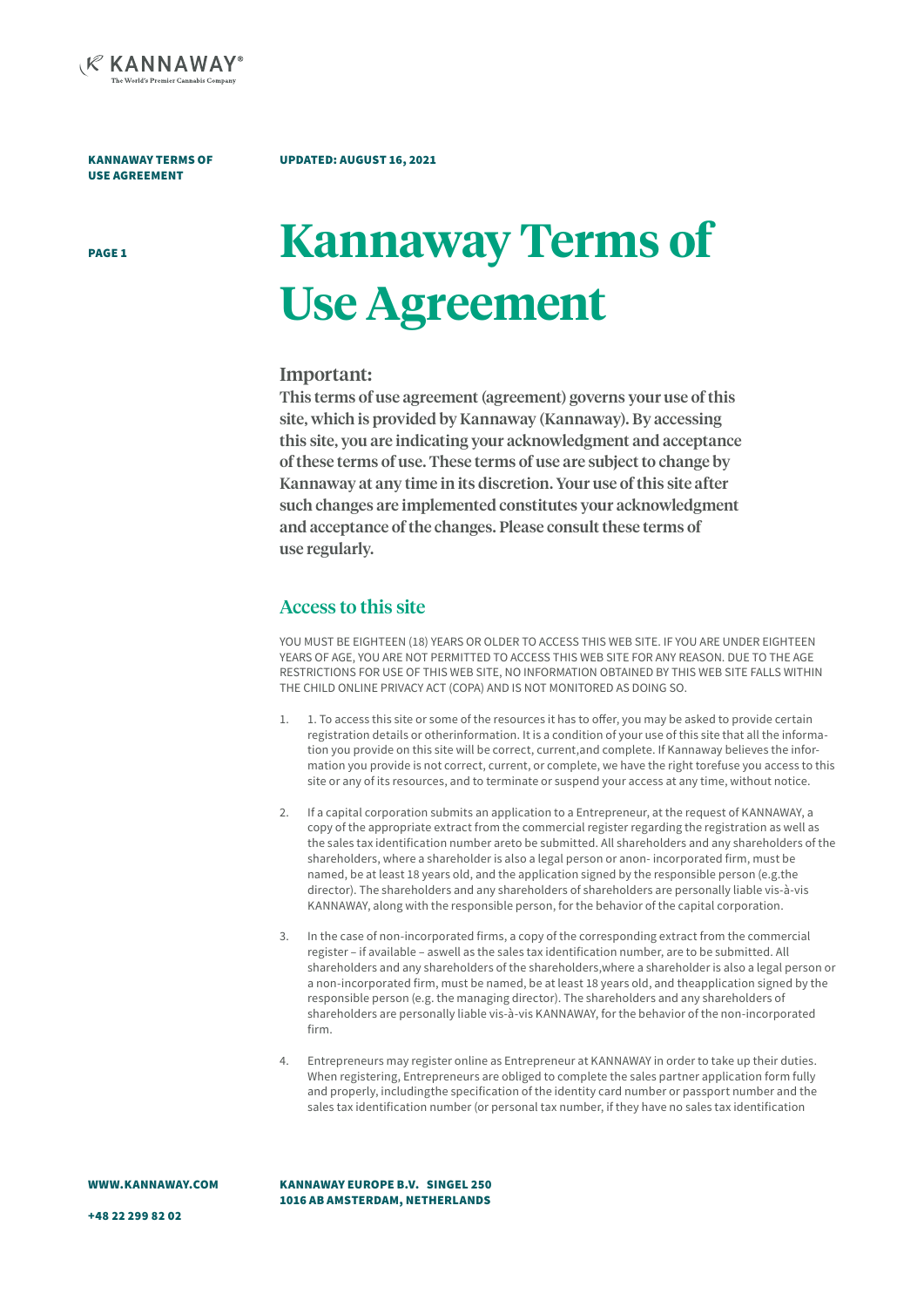

#### UPDATED: AUGUST 16, 2021

PAGE 2

number); and then send the application to KANNAWAY via the specified method. In addition, the Entrepreneurs accept that they are cognizant of these General Conditions regarding SalesPartners, by means of the corresponding active check mark for online registrations prior to the submission of the sales partnerapplication, including the Compensation Plan, and accept the same as an integral part of the contract.

- 5. For each natural person, non-incorporated firm (e.g. GbR, OHG, KG) and capital corporation (e.g. AG, GmbH, UG, Ltd.) only one Entrepreneur application will be accepted; likewise it is prohibited for a person registered as a natural person to be additionally registered as a shareholder in a non-incorporated firm or in a corporation. An Entrepreneur may operate orhave an ownership interest as a sole proprietorship in only one Kannaway business. No individual may have, operate or receive compensation from more than one Kannaway business. Individuals of the same family unit may enter into or have an interest in more than one Kannaway Business provided a family member acts as the direct sponsor of the other. A "family unit" is defined as spouses, domestic partners and dependent children living at or doing business at the same address.
- 6. KANNAWAY reserves the right to decline sales partner applications at its own discretion, without any justification.
- 7. In the event of an infringement of the obligations provided in Paragraphs (1) to (3) and (5), second sentence and (6), KANNAWAY is entitled, without prior warning, to terminate the sales partner contract without notice. In addition, KANNAWAY expressly reserves the right, in this situation of termination without notice, to assert further claims for damages.

#### Status of the Brand Ambassadors as an Entrepreneur

- 1. Brand Ambassadors act as autonomous and independent Entrepreneurs. In this respect, the parties are agreed that the Entrepreneurs will initially work on a part-time basis. They are neither employees nor trade representatives, franchisees or agents of KANNAWAY, nor does a joint venture exist. There are no sales targets, acceptance or other operational obligations. The Entrepreneurs are not subject to any instructions by KANNAWAY except for the contractual obligations, and bear the full entrepreneurial risk in their business activities including the obligation to pay all their business costs. The Entrepreneurs must establish and run their operation – to the extent necessary – as a prudent businessman would, also including – to the extent necessary – the operation of their own office premises or of a workspace as a prudent businessman would have.
- 2. The Entrepreneur, as self-employed entrepreneurs, are responsible for compliance with the relevant statutory provisions, including tax and social security law requirements (e.g. obtaining a sales tax identification number, registration of employees in with the social security institutions, and the obtention of trading license, if necessary), as well as for the obtention of any necessary insurance coverage. To this extent, the Entrepreneurs shall ensure that all commission income earned in the context of their work is properly taxed at the location of their headquarters. KANNAWAY reserves the right to deduct from the agreed commission the respective amount for tax and charges, or to demand damages or reimbursement of expenses it incurs due to a breach of the above requirements, unless the Entrepreneurs are not responsible for the damage or expense. KANNAWAY will pay no social security contributions for the Entrepreneurs.

KANNAWAY EUROPE B.V. SINGEL 250 1016 AB AMSTERDAM, NETHERLANDS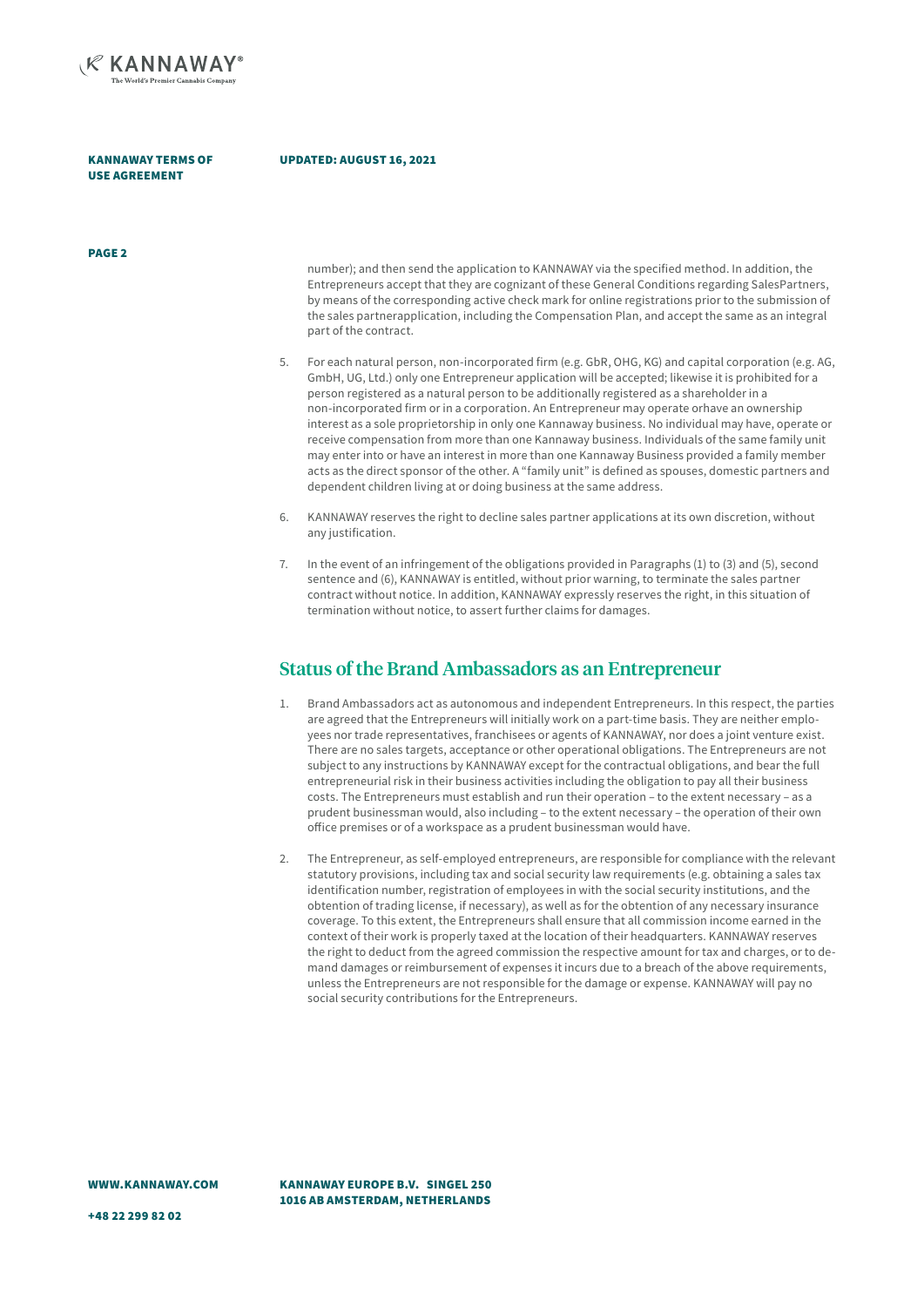

#### UPDATED: AUGUST 16, 2021

## PAGE 3 Use of the Back Office and Landing Page / License and Maintenance Fees

- 1. The Entrepreneurs purchase, upon registration with KANNAWAY and for the duration of the contract, a right to use the following items provided to them: back office, landing page, a right to the use the training and support tools provided, as well as administrative support. The right of use is a simple, non-transferable right to use, related to the aforementioned concrete services; the Entrepreneurs have no right to change, edit or otherwise transform the aforementioned services, nor to grant sublicenses. Content offered may only be used for the purpose of this contract and may not be passed on to third parties without permission.
- 2. For the use, maintenance, management and support of the in services stated in (1), KANNAWAY charges an annual fee for usage, maintenance, updating and service (hereinafter: Entrepreneur Fee) in accordance with the provisions of the respectively valid price list, to be paid in advance each year, and for the first time after the conclusion of the sales partner contract.

#### Obligations of the Entrepreneurs

- 1. The Entrepreneurs are obliged to protect their personal passwords and login IDs against access by third parties. The Entrepreneurs are furthermore obliged to immediately notify KANNAWAY of any changes to their personal or contractual conditions, and of changes to their personal or other data by sending such notification to the email address given in Section 1 or – as far as possible – to undertake such changes themselves using the back office.
- 2. The Entrepreneurs are prohibited in their work from contravening food, cosmetics, pharmaceutical, narcotics, competition or other laws, from hindering, degrading or reducing or defaming KANNAWAY's rights, or those of its Entrepreneurs, affiliated corporations, customers or other third parties and corporations, or from otherwise violating any applicable law. Furthermore, there is a ban on unauthorized phone advertising, including so-called cold calls; and a ban on the sending of unsolicited advertising emails, advertising faxes, advertising SMS messages (spam), or other electronic advertising messages e.g. via social media services.
- 3. Special Advertising Guidelines
	- a. At no point and on no form of advertising may Entrepreneurs give information as to their level of income or the earning opportunities at KANNAWAY . In fact there is a constant obligation to expressly inform Entrepreneurs within the framework of preparatory discussions that very few Entrepreneurs receive a large income from their activity for KANNAWAY and that the achievement of an income is only possible through very intensive and continuous work.
	- b. Sales and marketing activities must not feign any commissions known as per-capita premiums or other commissions in connection with the mere recruitment of a new Entrepreneur, or otherwise perform acts that give the impression that the advertised sales system is an unlawful sales system, namely an illegal, progressive snowball system or pyramid scheme or an otherwise fraudulent sales system.
	- c. Sales and marketing activities must not be directly aimed at minors or persons inexperienced in business, and must in no way exploit their age, illness or limited discernment in order to provoke consumers into concluding a contract. In the case of contact with socially weak or foreign-speaking population groups, the Entrepreneurs will take necessary consideration of their financial capacities and their ability to discern and understand linguistically, and in particular will refrain from anything that might lead to members of such groups placing orders which do not correspond to their circumstances.

WWW.KANNAWAY.COM

KANNAWAY EUROPE B.V. SINGEL 250 1016 AB AMSTERDAM, NETHERLANDS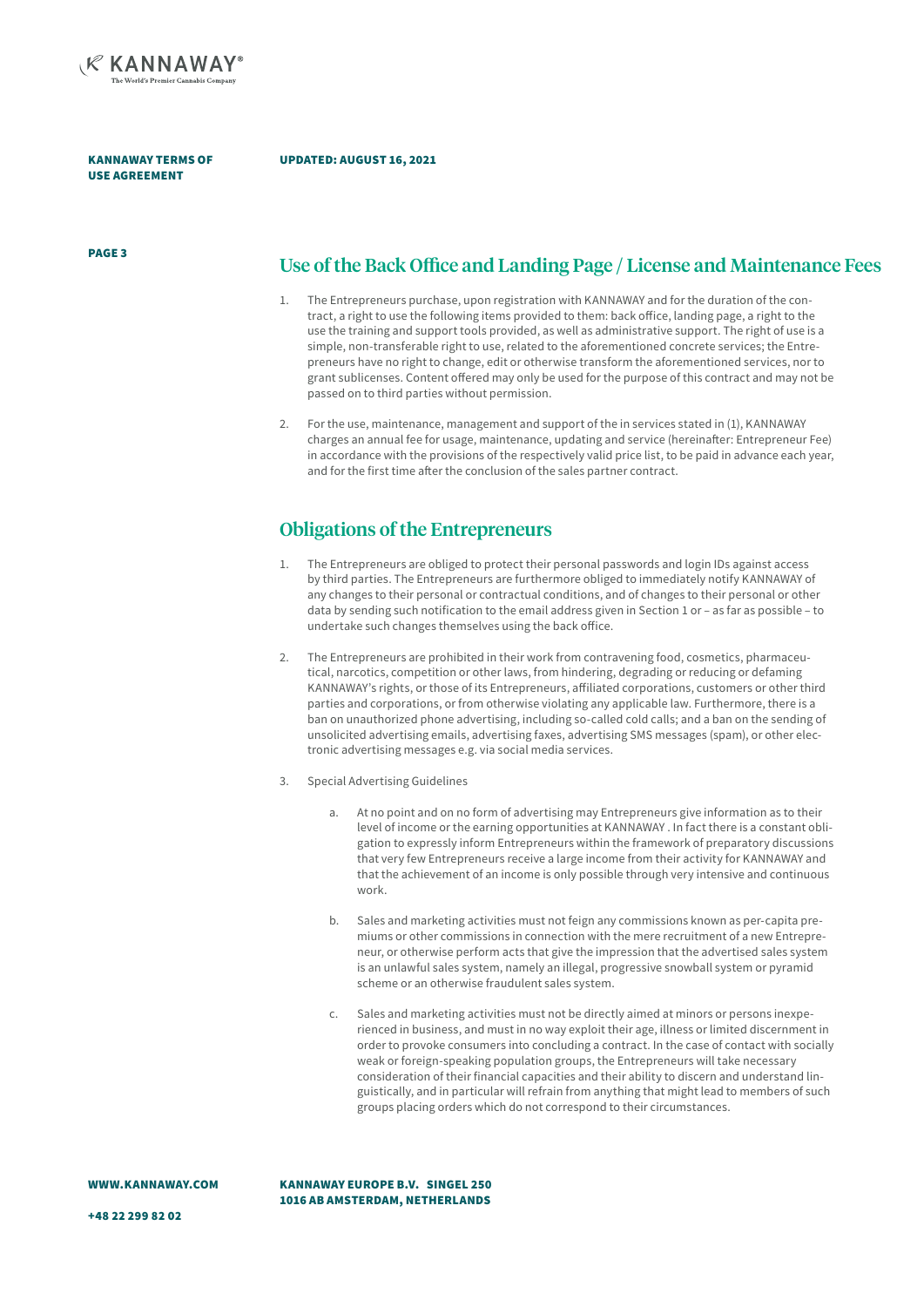

PAGE 4

#### UPDATED: AUGUST 16, 2021

|    | d.                                                                                                                                                                                                                                                                                                                                                                                                                                                                                                                                                                                                                                                                                                                                                                                                                                                                                                                                                                                                                                                                                                                                                                                                                                                                                                                                                                                                                                                                                                                                                                                                                                                                                      | No sales and marketing activities may be performed which are inappropriate, illegal or<br>insecure, or which exert unacceptable pressure on selected consumers.                                                                                                                                                                                                                                                                                                                                                                                                |
|----|-----------------------------------------------------------------------------------------------------------------------------------------------------------------------------------------------------------------------------------------------------------------------------------------------------------------------------------------------------------------------------------------------------------------------------------------------------------------------------------------------------------------------------------------------------------------------------------------------------------------------------------------------------------------------------------------------------------------------------------------------------------------------------------------------------------------------------------------------------------------------------------------------------------------------------------------------------------------------------------------------------------------------------------------------------------------------------------------------------------------------------------------------------------------------------------------------------------------------------------------------------------------------------------------------------------------------------------------------------------------------------------------------------------------------------------------------------------------------------------------------------------------------------------------------------------------------------------------------------------------------------------------------------------------------------------------|----------------------------------------------------------------------------------------------------------------------------------------------------------------------------------------------------------------------------------------------------------------------------------------------------------------------------------------------------------------------------------------------------------------------------------------------------------------------------------------------------------------------------------------------------------------|
|    | е.                                                                                                                                                                                                                                                                                                                                                                                                                                                                                                                                                                                                                                                                                                                                                                                                                                                                                                                                                                                                                                                                                                                                                                                                                                                                                                                                                                                                                                                                                                                                                                                                                                                                                      | Entrepreneurs may only refer the consumer, for commercial purposes, to studies, letters<br>of recommendation, test results references or other persons, if they have been officially<br>authorized both by the party cited and by KANNAWAY, and they are accurate and are not<br>obsolete. Letters of recommendation, tests and personal references must also always be<br>used within the context of the intended purpose                                                                                                                                     |
|    | f.                                                                                                                                                                                                                                                                                                                                                                                                                                                                                                                                                                                                                                                                                                                                                                                                                                                                                                                                                                                                                                                                                                                                                                                                                                                                                                                                                                                                                                                                                                                                                                                                                                                                                      | The consumer is not to be provoked into the purchase of Goods by dubious and/or mislea-<br>ding promises, nor by promises of special benefits, if these benefits are based on future,<br>uncertain successes. The Entrepreneurs will refrain from anything that could cause the<br>consumer to buy the offered product only in order to do the supplier a personal favor, to<br>terminate an unwanted conversation or to enjoy an advantage which is not the subject of<br>the offer, or to show appreciation for the allocation of an advantage of this type. |
|    | g.                                                                                                                                                                                                                                                                                                                                                                                                                                                                                                                                                                                                                                                                                                                                                                                                                                                                                                                                                                                                                                                                                                                                                                                                                                                                                                                                                                                                                                                                                                                                                                                                                                                                                      | The Entrepreneurs must not claim that the Compensation Plan or the Goods have been<br>approved, accredited or supported by KANNAWAY or by a public authority, or that they<br>have been classified as legally compliant by a law firm.                                                                                                                                                                                                                                                                                                                         |
|    | h.                                                                                                                                                                                                                                                                                                                                                                                                                                                                                                                                                                                                                                                                                                                                                                                                                                                                                                                                                                                                                                                                                                                                                                                                                                                                                                                                                                                                                                                                                                                                                                                                                                                                                      | Within the context of the advertising, sale or otherwise in connection with an activity for<br>KANNAWAY, no healing or health claims may be made, nor may the Goods be advertised as<br>medicinal products or narcotics.                                                                                                                                                                                                                                                                                                                                       |
| 4. | The use, manufacture and distribution of own websites, sales documents, own product brochures<br>or other self-created media and advertising means, as well as the modification of the replicated<br>website/landing page provided for the Entrepreneurs is expressly not permitted. The goods and<br>sales opportunities may only be advertised on their own websites and a goods order and / or<br>registration by Entrepreneurs is only permitted on the replicated website / landing page provided,<br>but which can be linked to the Entrepreneurs own websites. In the event that the Entrepreneurs<br>advertise the KANNAWAY Goods on other Internet media, such as social networks (e.g. Facebook or<br>Instagram), online blogs, chat rooms (e.g. Whatsapp or Snapchat) or on other social media services<br>(direct sale via these methods is not permitted), only the official KANNAWAY advertising statements,<br>banners, items, graphics or the other content from the KANNAWAY; may be used. It is prohibited<br>for such advertising to be done anonymously or under a false name; the Entrepreneurs are obliged<br>to specify their full name and to expressly emphasize that they are independent sales partners of<br>KANNAWAY. Blog posts must always have a direct reference to the blog themes. It is not allowed, in<br>the implementation of advertising activities on social media, to use blog spamming, spamdexing or<br>comparable dissemination techniques. Furthermore, the further requirements and obligations of<br>these General Conditions regarding Sales Partners and other applicable law are also to be observed<br>in the area of social media. |                                                                                                                                                                                                                                                                                                                                                                                                                                                                                                                                                                |
| 5. |                                                                                                                                                                                                                                                                                                                                                                                                                                                                                                                                                                                                                                                                                                                                                                                                                                                                                                                                                                                                                                                                                                                                                                                                                                                                                                                                                                                                                                                                                                                                                                                                                                                                                         | The KANNAWAY Goods may be presented and sold by the Entrepreneurs within the framework of<br>the applicable law in a revocable manner, in the course of one-to-one and large group meetings, at<br>home parties, online home parties, online network events and/or at online conferences. The KAN-<br>NAWAY Goods must not be offered for sale at other sales locations, e.g. eBay, Facebook, Amazon, TV                                                                                                                                                       |

- 6. The Entrepreneurs are forbidden at all times from selling or otherwise distributing their own marketing and/or sales documents to other KANNAWAY Entrepreneurs. Entrepreneurs are also prohibited from recruiting customers at KANNAWAY events. Only the distribution of business cards is permitted.
- 7. Although the KANNAWAY Goods may also be presented by the Entrepreneurs at trade fairs and exhibitions, they may only be sold following written consent.

sales shows, via telemarketing, teletext marketing or via similar sales channels.

KANNAWAY EUROPE B.V. SINGEL 250 1016 AB AMSTERDAM, NETHERLANDS

+48 22 299 82 02

WWW.KANNAWAY.COM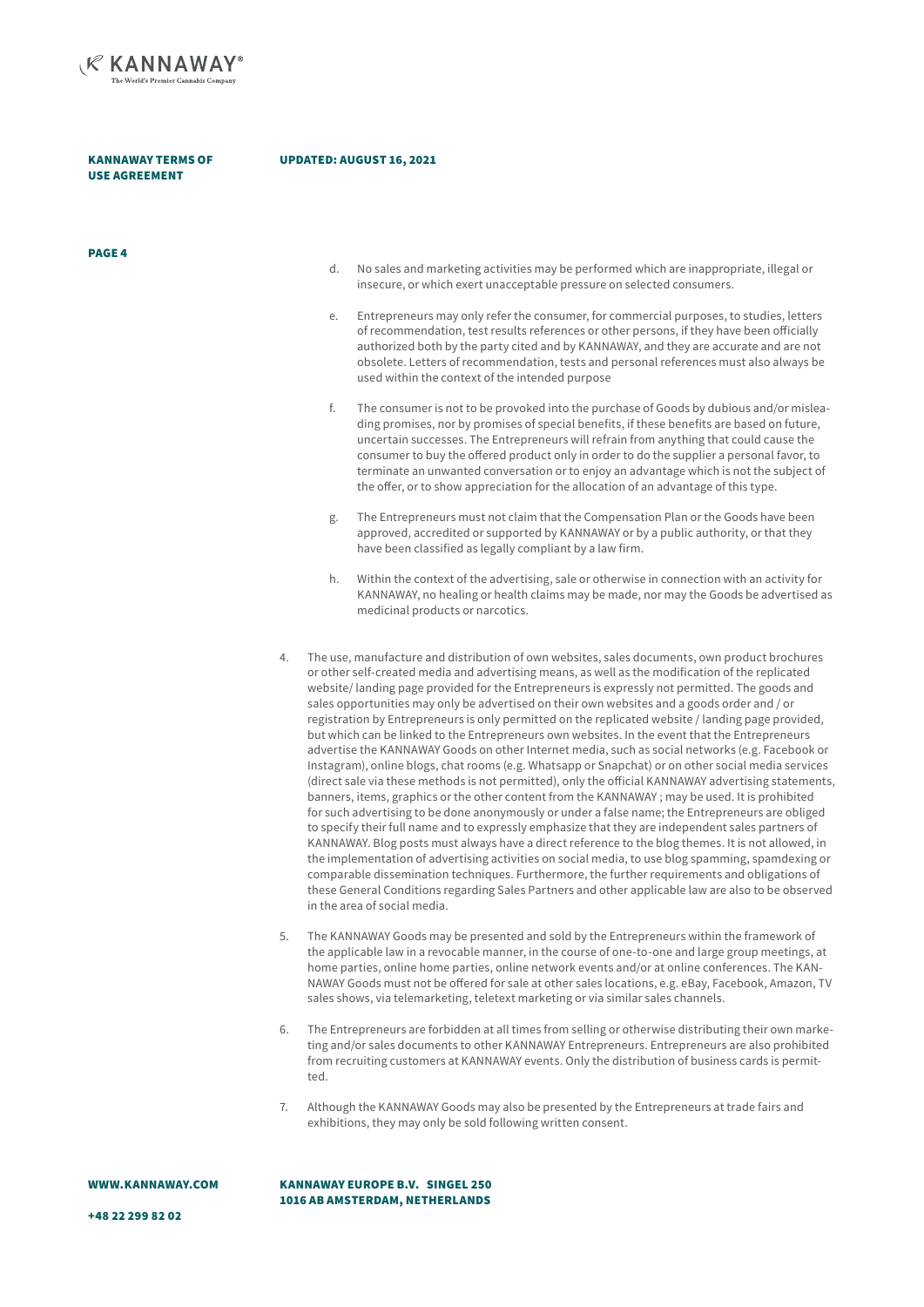

#### UPDATED: AUGUST 16, 2021

**PAGE 5** 8. The Entrepreneurs are not allowed to reply to press inquiries about KANNAWAY, their goods, the KANNAWAY Compensation Plan or KANNAWAY other services. The Entrepreneurs are obliged to notify KANNAWAY of all press inquiries immediately, by forwarding such notice to the email address given in Section 1. Customer inquiries or complaints of any kind regarding the products, the service or the remuneration system are also to be immediately forwarded to the email address under Section 1.

#### Restrictions on Use

You may use this site for purposes expressly permitted by this site. You may not use this site for any other purpose, including any commercial purpose, without Kannaway's express prior written consent. For example, you may not (and may not authorize any other party to) (i) co-brand this site, or (ii) frame this site, or (iii) hyperlink to this site, without the express prior written permission of an authorized representative of Kannaway. For purposes of these Terms of Use, "co-branding" means to display a name, logo, trademark, or other means of attribution or identification of any party in such a manner as is reasonably likely to give a user the impression that such other party has the right to display, publish, or distribute this site or content accessible within this site. You agree to cooperate with Kannaway in causing any unauthorized co-branding, framing or hyperlinking immediately to cease.

#### Proprietary Information

The material and content (hereinafter referred to as the "Content") accessible from this site, and any other World Wide Web site owned, operated, licensed, or controlled by Kannaway is the proprietary information of Kannaway or the party that provided the Content to Kannaway, and Kannaway or the party that provided the Content to Kannaway retains all right, title, and interest in the Content. Accordingly, the Content may not be copied, distributed, republished, uploaded, posted, or transmitted in any way without the prior written consent of Kannaway, or unless authorized in writing elsewhere on our site, except that you may print out a copy of the Content solely for your personal use. In doing so, you may not remove or alter, or cause to be removed or altered, any copyright, trademark, trade name, service mark, or any other proprietary notice or legend appearing on any of the Content. Modification or use of the Content except as expressly provided in these Terms of Use violates Kannaway's intellectual property rights. Neither title nor intellectual property rights are transferred to you by access to this site.

#### **Hyperlinks**

This site may be hyperlinked to other sites which are not maintained by, or related to, Kannaway. Hyperlinks to such sites are provided as a service to users and are not sponsored by or affiliated with this site or Kannaway. Kannaway has not reviewed any or all of such sites and is not responsible for the content of those sites. Hyperlinks are to be accessed at the user's own risk, and Kannaway makes no representations or warranties about the content, completeness or accuracy of these hyperlinks or the sites hyperlinked to this site. Further, the inclusion of any hyperlink to a third-party site does not necessarily imply endorsement by Kannaway of that site.

#### **Submissions**

You hereby grant to Kannaway the royalty-free, perpetual, irrevocable, worldwide, non-exclusive right and license to use, reproduce, modify, adapt, publish, translate, create derivative works from, distribute, perform, and display all content, remarks, suggestions, ideas, graphics, or other information communicated to Kannaway through this site (together, hereinafter known as the "Submission"), and to incorpo-

WWW.KANNAWAY.COM

KANNAWAY EUROPE B.V. SINGEL 250 1016 AB AMSTERDAM, NETHERLANDS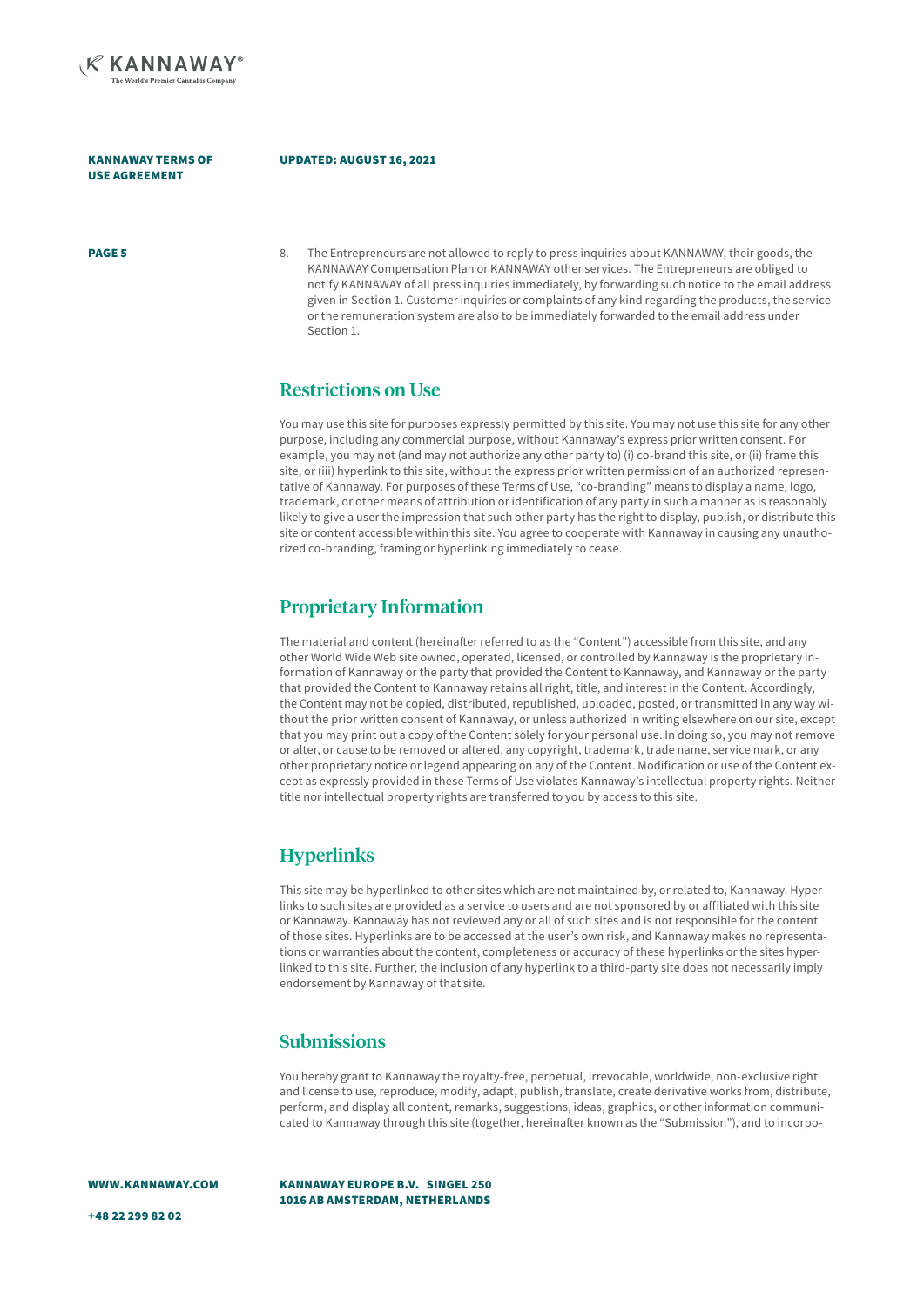

#### UPDATED: AUGUST 16, 2021

PAGE 6

rate any Submission in other works in any form, media, or technology now known or later developed. Kannaway will not be required to treat any Submission as confidential, and may use any Submission in its business (including without limitation, for products or advertising) without incurring any liability for royalties or any other consideration of any kind, and will not incur any liability as a result of any similarities that may appear in future company operations.

Kannaway will treat any personal information that you submit through this site in accordance with its Privacy Policy as set forth on this site.

#### Disclaimer

You understand that Kannaway cannot and does not guarantee or warrant that files available for downloading from the Internet will be free of viruses, worms, Trojan horses or other code that may manifest contaminating or destructive properties. You are responsible for implementing sufficient procedures and checkpoints to satisfy your particular requirements for accuracy of data input and output, and for maintaining a means external to this site for the reconstruction of any lost data. Kannaway does not assume any responsibility or risk for your use of the Internet.

The Content is not necessarily complete and up-to-date and should not be used to replace any written reports, statements, or notices provided by Kannaway. Investors, borrowers, and other persons should use the Content in the same manner as any other educational medium and should not rely on the Content to the exclusion of their own professional judgment. Information obtained by using this site is not exhaustive and does not cover all issues, topics, or facts that may be relevant to your goals.

YOUR USE OF THIS SITE IS AT YOUR OWN RISK. The Content is provided "as is" and without warranties of any kind, either expressed or implied. Kannaway disclaims all warranties, including any implied warranties of merchantability, fitness for a particular purpose, TITLE, OR NONINFRINGEMENT. Kannaway does not warrant that the functions OR CONTENT contained in this site will be uninterrupted or error-free, that defects will be corrected, or that this site, or the server that makes it available, are free of viruses or other harmful components. Kannaway does not warrant or make any representation regarding use, or the result of use, of the content in terms of accuracy, reliability, or otherwise. The content may include technical inaccuracies or typographical errors, and Company may make changes or improvements at any time. You, and not Kannaway, assume the entire cost of all necessary servicing, repair or correction IN THE EVENT OF ANY LOSS OR DAMAGE ARISING FROM THE USE OF THIS SITE OR ITS CONTENT. Kannaway MAKES NO WARRANTIES THAT YOUR USE OF THE CONTENT WILL NOT INFRINGE THE RIGHTS OF OTHERS AND ASSUMES NO LIABILITY OR RESPONSIBILITY FOR ERRORS OR OMISSIONS IN SUCH CONTENT.

All of the information in this site, whether historical in nature or forward-looking, speaks only as of the date the information is posted on this site, and Kannaway does not undertake any obligation to update such information after it is posted or to remove such information from this site if it is not, or is no longer, accurate or complete.

#### Limitation on Liability

KANNAWAY, ITS SUBSIDIARIES, AFFILIATES, LICENSORS, SERVICE PROVIDERS, CONTENT PROVIDERS, EMPLOYEES, AGENTS, OFFICERS, AND DIRECTORS WILL NOT BE LIABLE FOR ANY INCIDENTAL, DIRECT, INDIRECT, PUNITIVE, ACTUAL, CONSEQUENTIAL, SPECIAL, EXEMPLARY, OR OTHER DAMAGES, INCLUDING LOSS OF REVENUE OR INCOME, PAIN AND SUFFERING, EMOTIONAL DISTRESS, OR SIMILAR DAMAGES, EVEN IF KANNAWAY HAS BEEN ADVISED OF THE POSSIBILITY OF SUCH DAMAGES. IN NO EVENT WILL THE COLLECTIVE LIABILITY OF COMPANY AND ITS SUBSIDIARIES, AFFILIATES, LICENSORS, SERVICE PROVIDERS, CONTENT PROVIDERS, EMPLOYEES, AGENTS, OFFICERS, AND DIRECTORS, TO ANY PARTY (REGARDLESS OF THE FORM OF ACTION, WHETHER IN CONTRACT, TORT, OR OTHERWISE) EXCEED THE GREATER OF \$100 OR THE AMOUNT YOU HAVE PAID TO KANNAWAY FOR THE APPLICABLE CONTENT, PRODUCT OR SERVICE OUT OF WHICH LIABILITY AROSE.

WWW.KANNAWAY.COM

KANNAWAY EUROPE B.V. SINGEL 250 1016 AB AMSTERDAM, NETHERLANDS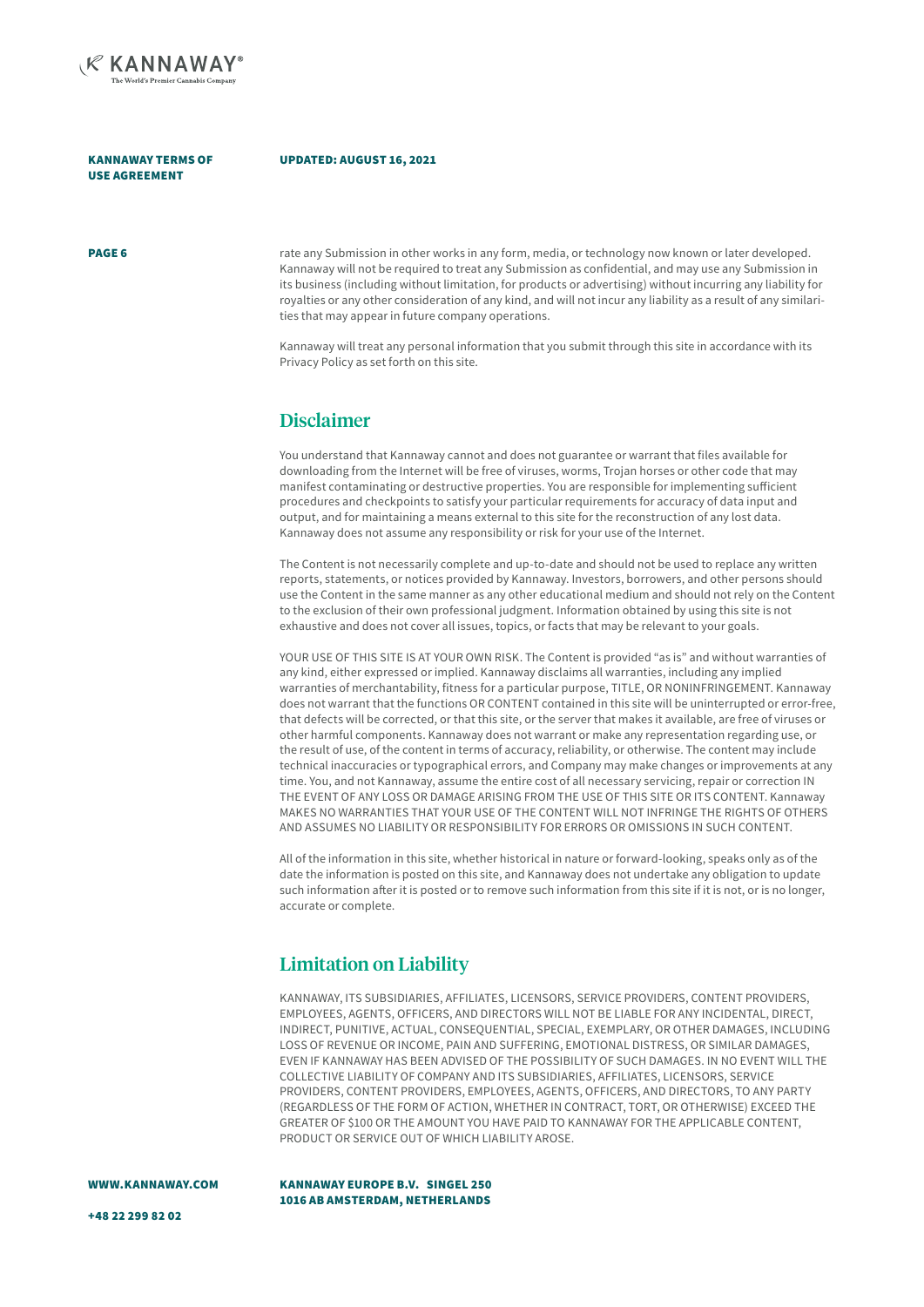

#### UPDATED: AUGUST 16, 2021

#### PAGE 7 **Indemnity**

You will indemnify and hold the Kannaway, its subsidiaries, affiliates, licensors, content providers, service providers, employees, agents, officers, directors, and contractors (hereinafter known as the "Indemnified Parties") harmless from any breach of this Agreement by you, including any use of Content other than as expressly authorized in this Agreement. You agree that the Indemnified Parties will have no liability in connection with any such breach or unauthorized use, and you agree to indemnify any and all resulting loss, damages, judgments, awards, costs, expenses, of the Indemnified Parties in connection therewith. You will also indemnify and hold the Indemnified Parties harmless from and against any claims brought by third parties arising out of your use of the information accessed from this site.

### **Trademarks**

Trademarks, service marks, and logos appearing in this site are the property of Kannaway or the party that provided the trademarks, service marks, and logos to Kannaway. Kannaway and any party that provided trademarks, service marks, and logos to Kannaway retain all rights with respect to any of their respective trademarks, service marks, and logos appearing in this site.

- 1. The Entrepreneurs may not, in the course of trade, give the impression that they are acting by order or in the name of KANNAWAY. They are instead obliged to present themselves as "independent KANNAWAY Entrepreneurs" Internet homepages, social media sites or other social media activities, headed paper, calling cards, vehicle labelling and ads, advertising materials and the like must include the addition " independent KANNAWAY Entrepreneur" and may not exceed the above wording by the inclusion of the KANNAWAY distinguishing marks and/or trademarks, work titles, business names or other KANNAWAY distinguishing marks. The Entrepreneurs are also prohibited from the following in the name of KANNAWAY or in the interests or on behalf of the corporation: applying for loans, incurring expenditure, entering into commitments, opening bank accounts, concluding other contracts or otherwise making binding declarations or receiving money. The Entrepreneurs will not be granted an authority to collect, nor a power of attorney to represent KANNAWAY vis-à-vis third parties. Nor are the Entrepreneurs responsible for the fulfillment of debts from a brokered business transaction.
- 2. The Entrepreneurs are not entitled, in the course of trade, to refer to trademarks of competing corporations negatively disparagingly or otherwise unlawfully, or to adjudge other corporations negatively or disparagingly, or to give negative, disparaging or otherwise unlawful assessments by way of headhunting the Entrepreneurs of other corporations.
- 3. KANNAWAY's distinguishing marks and/or trademarks, work titles and business names or other KANNAWAY distinguishing marks may only be used within the framework of the contractual right of use This also applies to the registration of Internet domains, the use of the KANNAWAY distinguishing marks and/or trademarks, work titles and business names and other KANNAWAY distinguishing marks in an identical or similar, full or partial form and whose registration is not permitted without the prior written permission of KANNAWAY. KANNAWAY may require that internet domains using the name KANNAWAY and/or trademarks, work titles and business names and other KAN-NAWAY distinguishing marks and whose use has not been consented to in writing by KANNAWAY, be deleted and/or transferred to KANNAWAY. Only the pure acquisition costs (costs charged by the provider for the acquisition) for the domain (but not a payment for the value of the domain), will be assumed by KANNAWAY in the case of acquisition. Also forbidden is the registration of own trademarks, work titles or other protection rights which contain a KANNAWAY brand, product description, work title or business name registered in another country/region. The aforementioned prohibition applies both for identical or similar signs or Goods.
- 4. At the end of the contract, the Entrepreneurs have no further right to commission, and no further permission to act for KANNAWAY or to identify themselves as Entrepreneurs, nor may they continue

WWW.KANNAWAY.COM

KANNAWAY EUROPE B.V. SINGEL 250 1016 AB AMSTERDAM, NETHERLANDS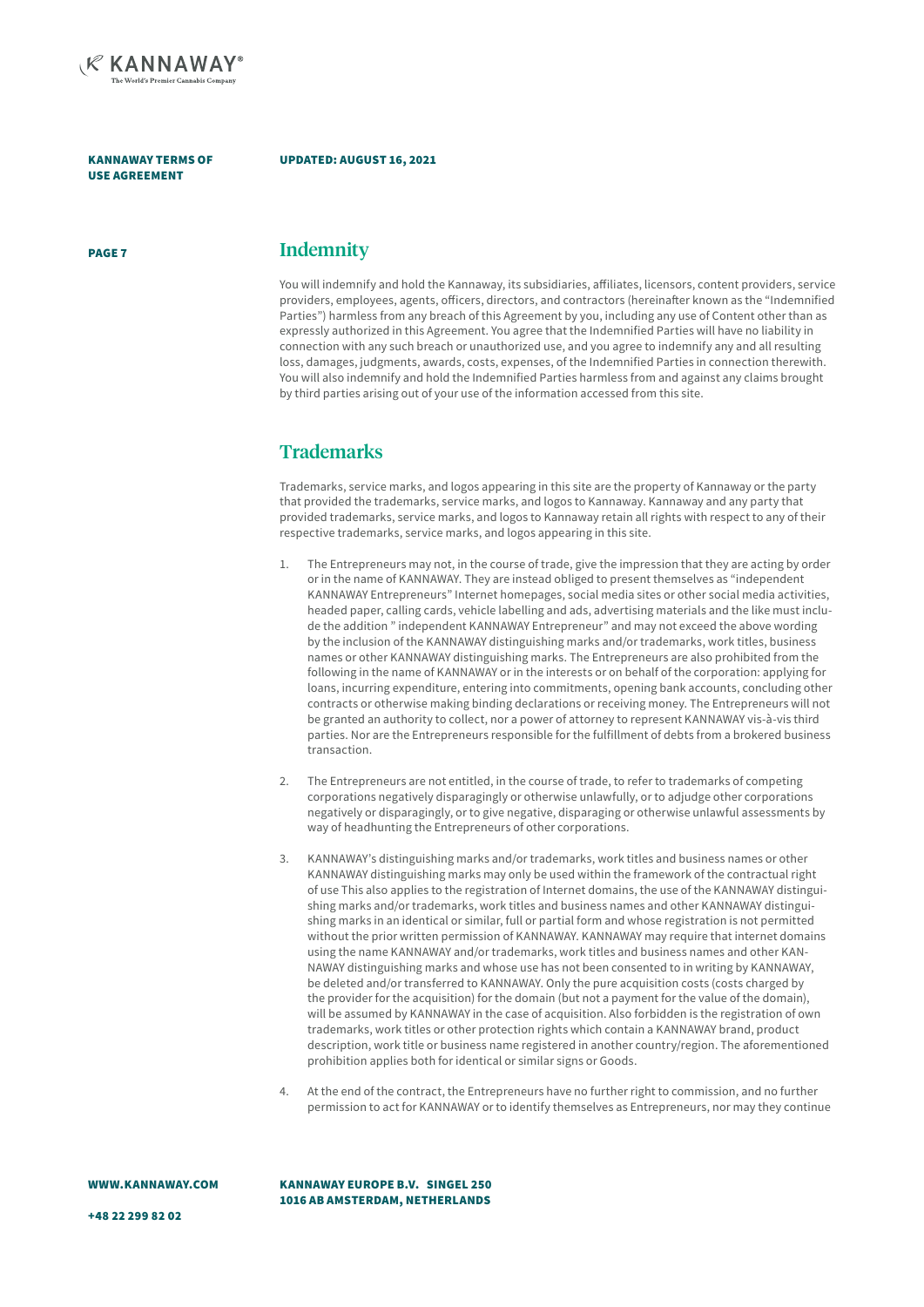

#### UPDATED: AUGUST 16, 2021

**PAGE 8** to use trademarks or other distinguishing marks or protected rights, works of copyright or domains that contain a trademark or other distinguishing marks of KANNAWAY, after the end of the contract. The inapplicability of claims for commission does not hold for contracts already successfully brokered at this point in time, which continue unaffected. Furthermore, the Entrepreneurs are not entitled, after the end of the contract, to assert sales agent indemnification payment claims or any other claims for compensation, as the Entrepreneurs, in accordance with the provisions of Section 4(1), are not sales agents within the meaning of the commercial code.

#### Prohibition of competition / Headhunting / Sale of Third-Party Services

- 1. A Kannaway Entrepreneur shall not participate in other direct sales, multilevel or network marketing business ventures or marketing opportunities (collectively "Network Marketing Activities"), during the time an individual is a Kannaway Entrepreneur.
- 2. A Kannaway Entrepreneur shall not engage in any business which is competitive with Kannaway in any manner during the time an individual is a Kannaway Entrepreneur.
- 3. A Kannaway Entrepreneur shall not display Kannaway products with any other products or services in a fashion that might in any way confuse or mislead a prospective customer, merchant or Entrepreneur into believing there is a relationship between the Kannaway and non-Kannaway products or services.
- 4. The Entrepreneurs are also prohibited from headhunting KANNAWAY Brand Ambassadors during their contractual work, with a view to such Entrepreneurs then selling other products and/or operating for other corporations.
- 5. The Entrepreneurs are also prohibited, by the conclusion of a sales partner contract, from breaching other Entrepreneurs or any other sales contracts they have concluded with other corporations, and whose clauses still have effect.

#### **Nondisclosure**

The Entrepreneurs must maintain absolute secrecy as to the business and trade secrets of KANNAWAY and its structure. The term business and trade secrets includes in particular information on the downline activities, as well as the downline-(genealogy)\_activity report and the information contained therein, the Entrepreneur, customer and sales-partner data, as well as information on KANNAWAY's business relationships and those of its associated corporations and of other providers and suppliers. This obligation shall continue even after the termination of the sales partner contract.

#### Line Protection / Bonus manipulation / Unauthorized use credit cards/ No Territorial Protection

1. Those active Entrepreneurs who obtain new Entrepreneurs for the sale of KANNAWAY products shall assign the new Entrepreneurs to its structure in accordance with the provisions of the Compensation Plan and the placement preferences given therein (sales partner protection), whereby the date and time of receipt of the registration application from the new Entrepreneurs is deemed to be decisive in terms of the allocation. The possibility of changing the "set position" of a directly or indirectly sponsored partner is not possible. Likewise a retrospective change of sponsor is not possible. If, however, KANNAWAY has erroneously deployed an incorrect sponsor during registration, an

WWW.KANNAWAY.COM

KANNAWAY EUROPE B.V. SINGEL 250 1016 AB AMSTERDAM, NETHERLANDS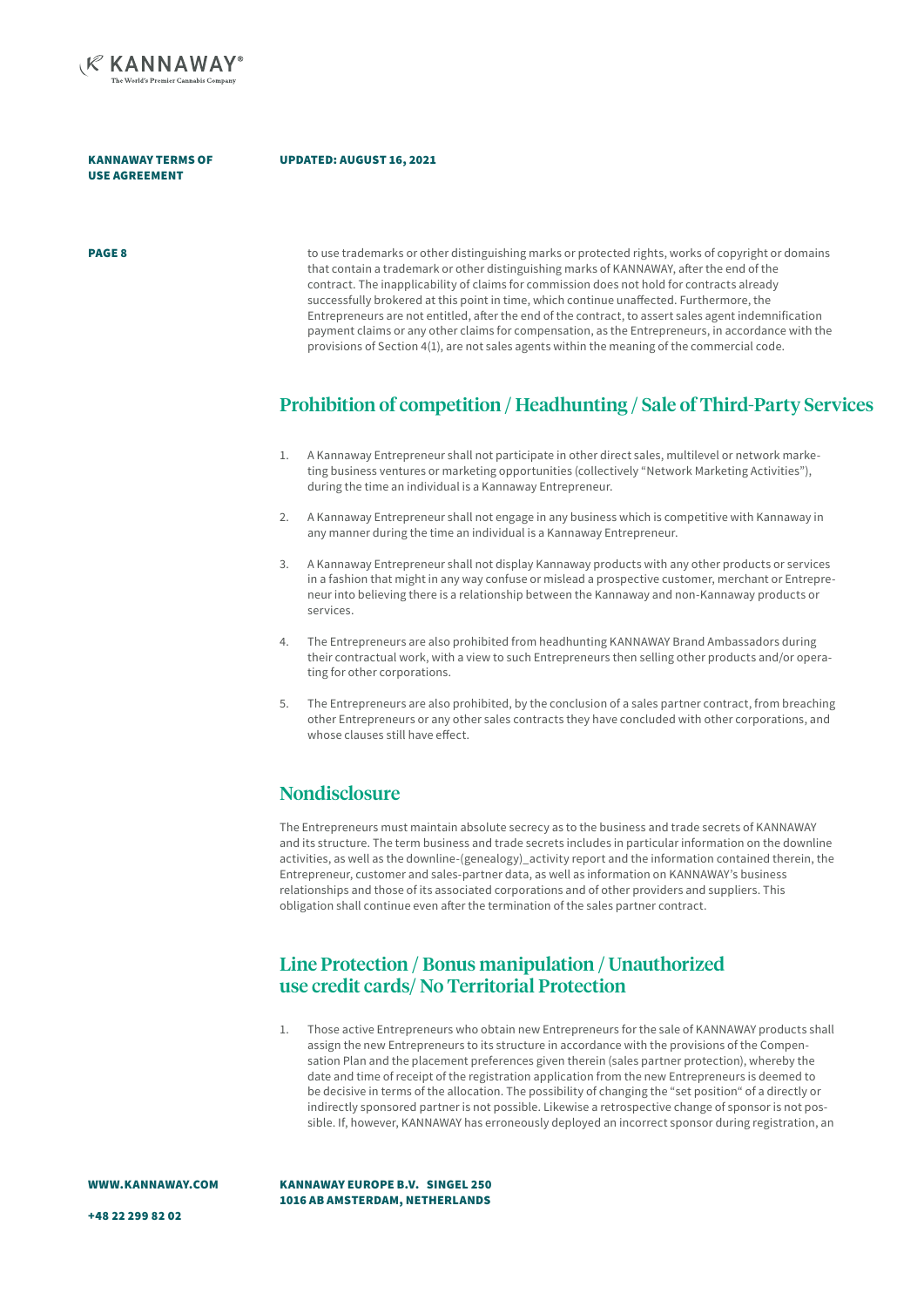

#### UPDATED: AUGUST 16, 2021

**PAGE 9** application for a change of sponsor in this case is only possible within 45 days after registration.

- 2. KANNAWAY is entitled to delete from its system all personal data, including the email address of sponsored Entrepreneurs, if advertising, correspondence or emails are returned with the "address unknown" , "deceased", "rejected", "unknown", etc. and the newly recruited Entrepreneurs or the sponsor does not correct the incorrect data of the newly recruited Entrepreneurs within a reasonable period of 14 days. Insofar as KANNAWAY incurs costs due to undeliverable advertising materials and parcels sent, it is entitled to recover such costs, except if the mistaken delivery occurred through no fault.
- 3. Furthermore, crossline sponsoring and attempts to perform this within the corporation is prohibited. Crossline sponsoring means the acquisition of a natural or legal person or a non- incorporated firm that is already a Entrepreneur at KANNAWAY in another sales line, or who has had a sales partner contract within the last 6 months. Also prohibited to this extent is the use of the name of a spouse, relative, trading name, stock corporation, non-incorporated firm, trust corporation or other third party, in order to circumvent this provision.
- 4. Bonus manipulations are prohibited. These include in particular the sponsoring of Entrepreneurs, who do not in fact exercise KANNAWAY business (so-called "straw men"or persons that do not exist, as well as overt or disguised multiple registrations, insofar as this is prohibited. Also prohibited to this extent is the use of the name of a spouse, relative, trading name, stock corporation, non-incorporated firm, trust corporation or other third party, in order to circumvent this provision. It is also forbidden to provoke third parties into the disposal or purchase of Goods in order to achieve a better position in terms of the Compensation Plan, to manipulate the group bonus or to otherwise undertake bonus manipulation.
- 5. Likewise, the use of credit cards to purchase Goods or other services is prohibited, where they are not in the name of a Entrepreneur.
- 6. The Entrepreneurs are not entitled to territorial protection.

#### Information You Provide

You may not post, send, submit, publish, or transmit in connection with this site any material that:

- you do not have the right to post, including proprietary material of any third party;
- advocates illegal activity or discusses an intent to commit an illegal act;
- is vulgar, obscene, pornographic, or indecent;
- does not pertain directly to this site;
- threatens or abuses others, libels, defames, invades privacy, stalks, is obscene, pornographic, racist, abusive, harassing, threatening or offensive;
- seeks to exploit or harm children by exposing them to inappropriate content, asking for personally identifiable details or otherwise;
- infringes any intellectual property or other right of any entity or person, including violating anyone's copyrights or trademarks or their rights of publicity;
- violates any law or may be considered to violate any law;
- impersonates or misrepresents your connection to any other entity or person or otherwise manipulates headers or identifiers to disguise the origin of the content; advertises any commercial endeavor (e.g., offering for sale products or services) or otherwise engages in any commercial activity (e.g., conducting raffles or contests, displaying sponsorship banners, and/or soliciting goods or services) except as may be specifically authorized on this site;
- solicits funds, advertisers or sponsors;
- includes programs which contain viruses, worms and/or Trojan horses or any other computer code, files or programs designed to interrupt, destroy or limit the functionality of any computer software or hardware or telecommunications;
- disrupts the normal flow of dialogue, causes a screen to scroll faster than other users are able to

WWW.KANNAWAY.COM

KANNAWAY EUROPE B.V. SINGEL 250 1016 AB AMSTERDAM, NETHERLANDS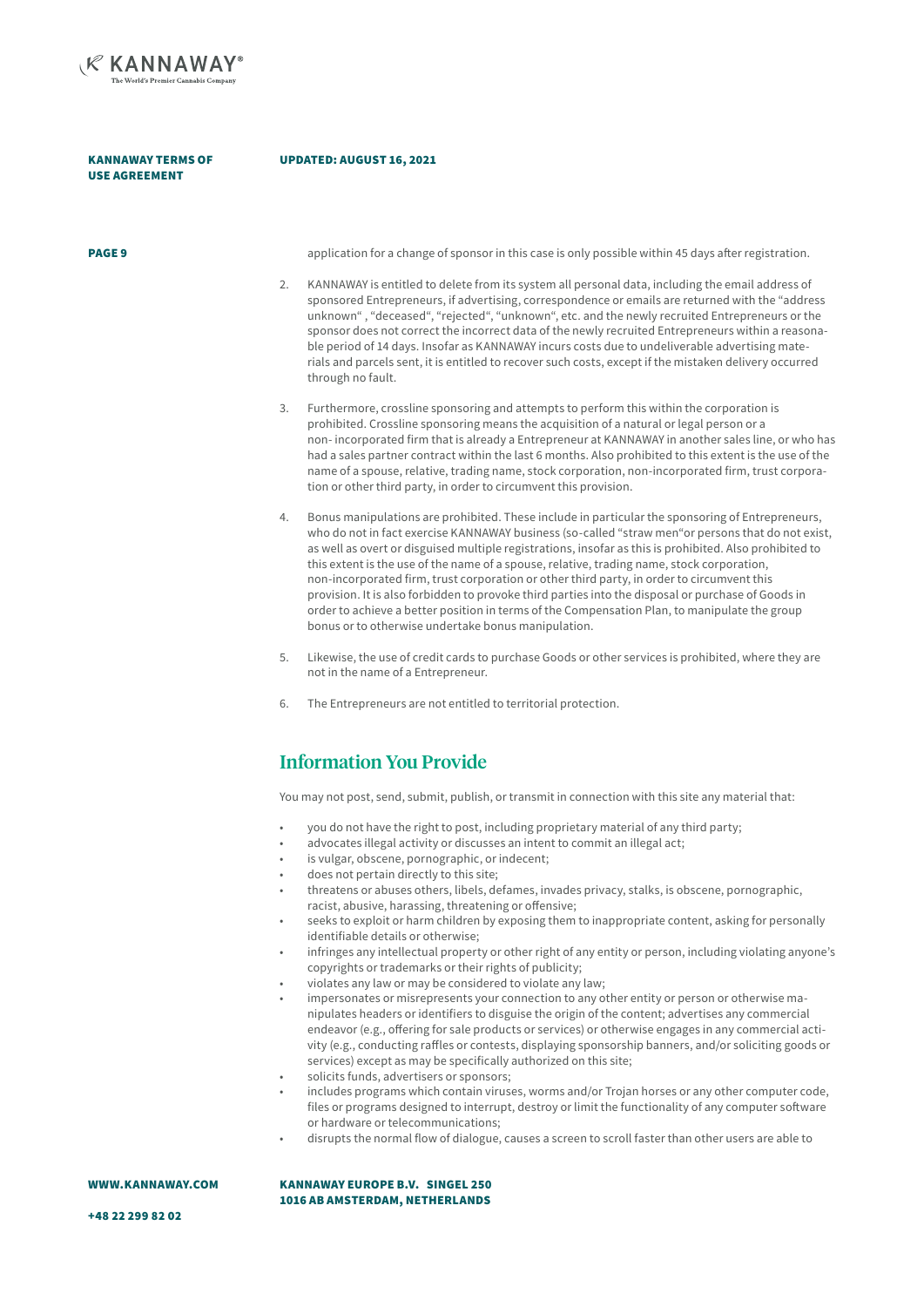

#### UPDATED: AUGUST 16, 2021

| <b>PAGE 10</b> | type, or otherwise act in a way which affects the ability of other people to engage in real time activi-                                  |
|----------------|-------------------------------------------------------------------------------------------------------------------------------------------|
|                | ties via this site;                                                                                                                       |
|                | includes MP3 format files;                                                                                                                |
|                | amounts to a 'pyramid' or similar scheme;                                                                                                 |
|                | disobeys any policy or regulations established from time to time regarding use of this site or any<br>networks connected to this site; or |
|                | contains hyperlinks to other sites that contain content that falls within the descriptions set forth<br>above                             |
|                | All information on the goods needs to be comprehensive and reflect the truth. The Entrepreneurs                                           |

- All information on the goods needs to be comprehensive and reflect the truth. The Entrepreneurs are prohibited from making misleading statements or false promises in any form regarding the goods, whereby in particular no healing or health claims may be made, nor that the goods may be sold as medicinal products or narcotics.
- The Entrepreneurs may make no claims about goods, their prices or contractual terms, insofar as such claims have not been officially approved by KANNAWAY.
- Entrepreneurs may only refer the consumer, for commercial purposes, to studies, letters of recommendation, test results or other persons, if they have been officially authorized both by the party cited and by KANNAWAY, and there is an accurate and complete citation, whereby no outdated or otherwise obsolete documents may be used. Studies, letters of recommendation, tests and personal references must also always be used within the context of the intended purpose.
- The Entrepreneurs may make no reference to their remuneration or the potential remuneration of other Entrepreneurs . Furthermore, the Entrepreneurs may guarantee no remuneration or otherwise foment expectations.
- Entrepreneurs must take into consideration a person's lack of business experience and must not in any way exploit their age, illness or limited capacity for discernment to provoke them into the conclusion of a contract, nor can minors be used in any activity for KANNAWAY.
- In the case of contact with or foreign-speaking population groups, the Entrepreneurs must take necessary consideration of their financial capacities and their ability to discern and understand linguistically, and in particular will refrain from anything that might lead to members of such groups to place orders which do not correspond to their circumstances.

Although under no obligation to do so, Kannaway reserves the right to monitor use of this site to determine compliance with this Agreement as well the right to remove or refuse any information for any reason. Notwithstanding these rights, you remain solely responsible for the content of your submissions. You acknowledge and agree that neither Company, nor any third party that provides Content to Company, will assume or have any liability for any action or inaction by Kannaway or such third party with respect to any submission.

All of KANNAWAY's presentation, advertising, training and film materials, product labels etc. (including the photographs), including the use of replicated websites / landing page as provided, are protected by copyright. They are not permitted to copy, distribute, make publicly accessible or edit [such materials, etc.] beyond the right of use contractually granted to the Entrepreneurs, either as a whole or using excerpts.

#### **Security**

Any passwords used for this site are for individual use only. You will be responsible for the security of your password (if any). Kannaway will be entitled to monitor your password and, at its discretion, require you to change it. If you use a password that Kannaway considers insecure, Kannaway will be entitled to require the password to be changed and/or terminate your account.

You are prohibited from using any services or facilities provided in connection with this site to compromise security or tamper with system resources and/or accounts. The use or distribution of tools designed for compromising security (e.g., password guessing programs, cracking tools or network probing tools) is strictly prohibited. If you become involved in any violation of system security, Kannaway reserves the

WWW.KANNAWAY.COM

KANNAWAY EUROPE B.V. SINGEL 250 1016 AB AMSTERDAM, NETHERLANDS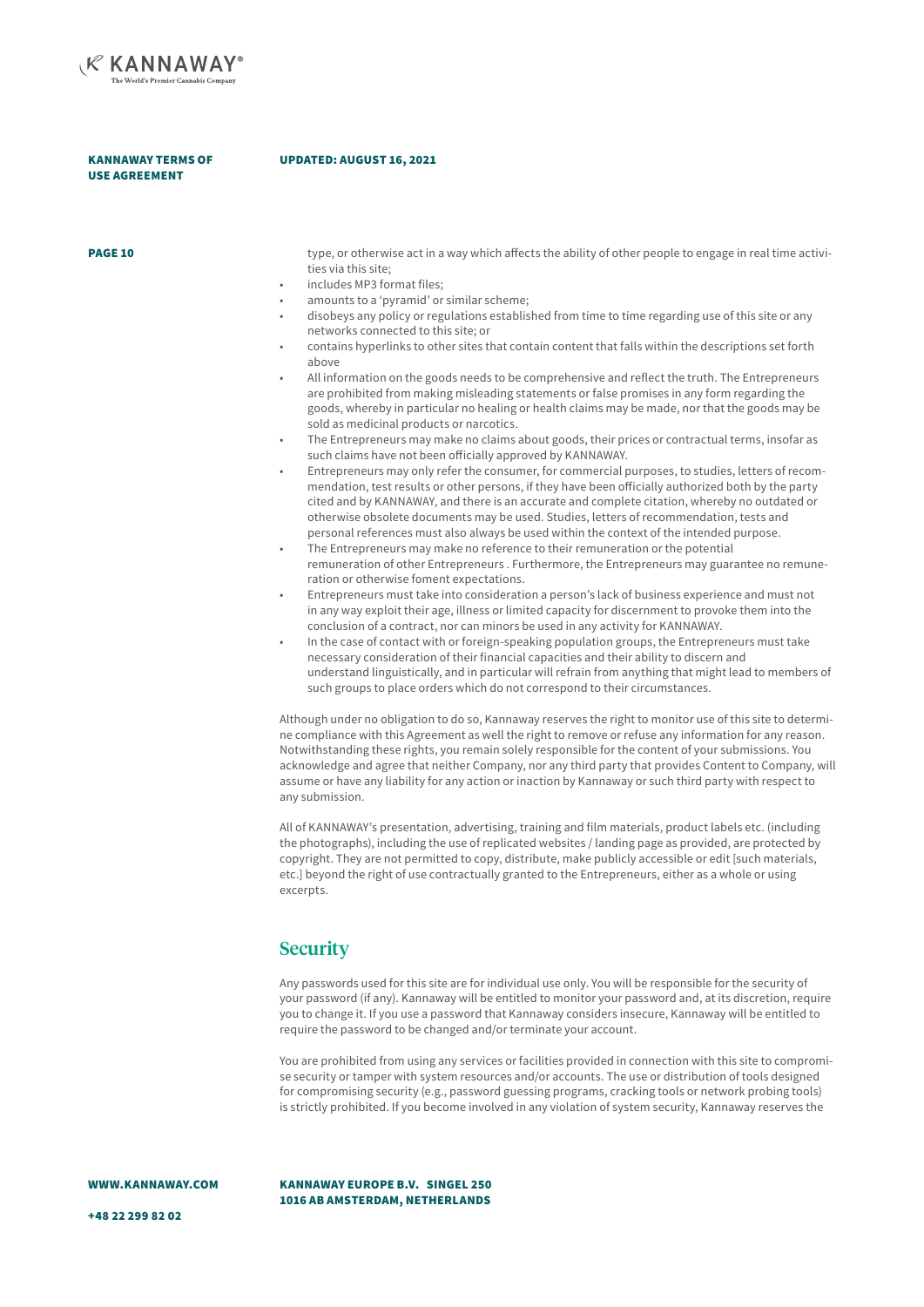

#### UPDATED: AUGUST 16, 2021

**PAGE 11 right to release your details to system administrators at other sites in order to assist them in resolving** security incidents.

Kannaway reserves the right to investigate suspected violations of these Terms of Use.

Kannaway reserves the right to fully cooperate with any law enforcement authorities or court order requesting or directing Kannaway to disclose the identity of anyone posting any e-mail messages, or publishing or otherwise making available any materials that are believed to violate these Terms of Use.

BY ACCEPTING THIS AGREEMENT, YOU WAIVE AND HOLD HARMLESS KANNAWAY FROM ANY CLAIMS RE-SULTING FROM ANY ACTION TAKEN BY KANNAWAY DURING OR AS A RESULT OF ITS INVESTIGATIONS AND/ OR FROM ANY ACTIONS TAKEN AS A CONSEQUENCE OF INVESTIGATIONS BY EITHER [KANNAWAY] OR LAW ENFORCEMENT AUTHORITIES.

#### **Miscellaneous**

This Agreement will be governed and interpreted pursuant to the laws of Netherland, notwithstanding any principles of conflicts of law. You specifically consent to personal jurisdiction in Netherland in connection with any dispute between you and Kannaway arising out of this Agreement or pertaining to the subject matter hereof. The parties to this Agreement each agree that all disputes arising out of or in connection with the present contract shall be finally settled under the Rules of Arbitration of the International Chamber of Commerce by one or more arbitrators appointed in accordance with the said Rules. If any part of this Agreement is unlawful, void or unenforceable, that part will be deemed severable and will not affect the validity and enforceability of any remaining provisions. This Agreement constitutes the entire agreement among the parties relating to the subject matter of this Agreement. Notwithstanding the foregoing, any additional terms and conditions on this site will govern the items to which they pertain. Kannaway may revise the terms of this Agreement at any time by updating this posting.

#### Applicable Law/Jurisdiction

- 1. Mandatory regulations of the state in which the Entrepreneurs have their habitual residence remain unaffected.
- 2. If the Entrepreneur is a merchant, a legal person under public law or a special fund under public law, or has no general place of jurisdiction in Germany or, after conclusion of the contract, moves its residence abroad, or his/her/its place of residence at the time the lawsuit is brought is not known, then the place of jurisdiction and place of performance is the headquarters of KANNAWAY (Germany ).

#### Final provisions

- 1. 1. KANNAWAY is entitled to amend the General Conditions regarding Sales Partners at any time. KANNAWAY will announce amendments with reasonable notice. The Entrepreneurs have the right to object to the amendment. In the event of an objection, the Entrepreneurs are entitled to terminate the contract at the time of entry into force of the amendment. If they do not terminate the contract within four weeks after the date of entry into force of the amendment, the Entrepreneurs are expressly deemed to have accepted the amendment.
- 2. Amendments or additions to these General Conditions regarding Sales Partners must otherwise be given in writing. This also applies for the revocation of the written-form requirement.

WWW.KANNAWAY.COM

KANNAWAY EUROPE B.V. SINGEL 250 1016 AB AMSTERDAM, NETHERLANDS